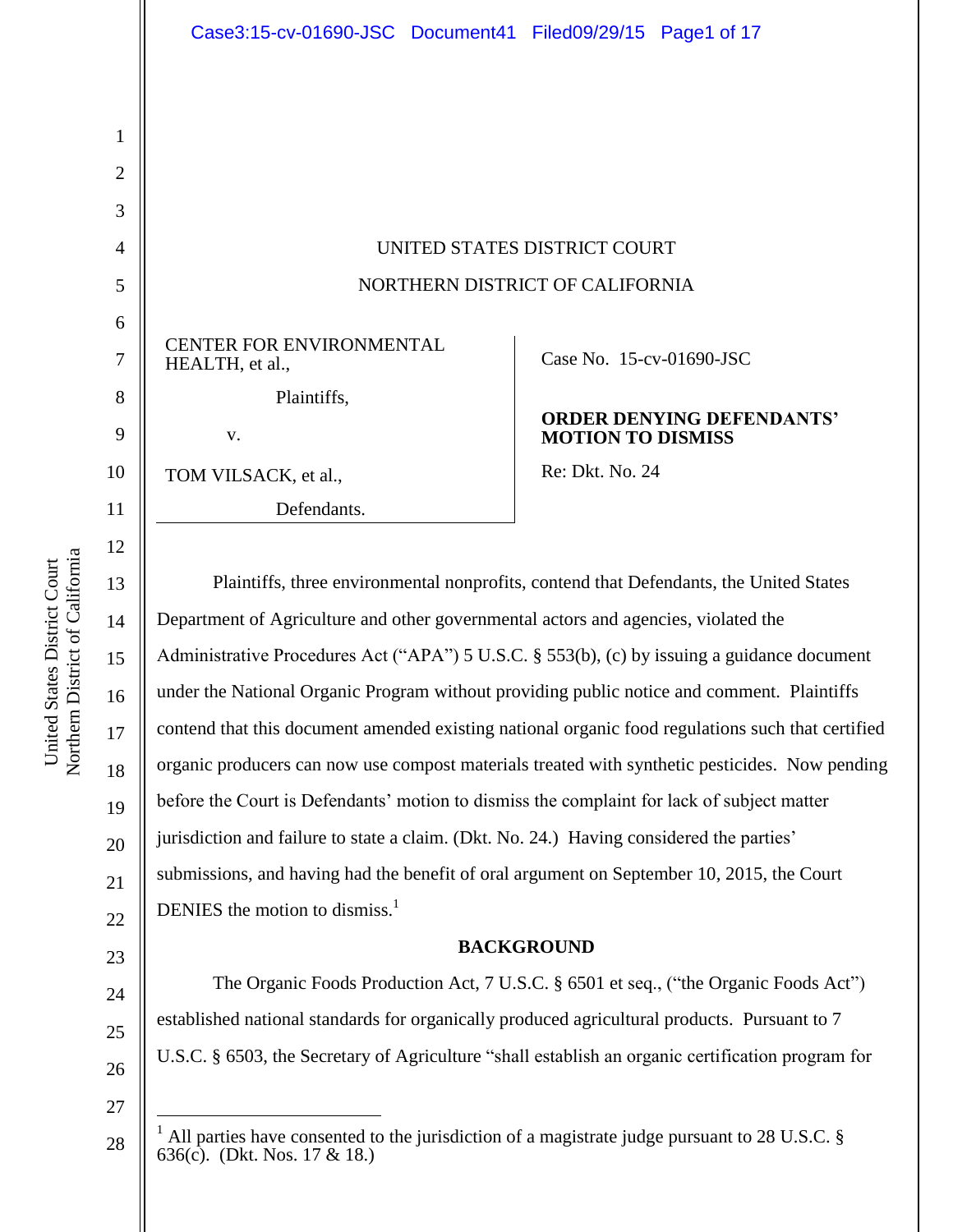## Case3:15-cv-01690-JSC Document41 Filed09/29/15 Page2 of 17

| $\mathbf{1}$   | producers and handlers of agricultural products that have been produced using organic methods."                                                                                        |
|----------------|----------------------------------------------------------------------------------------------------------------------------------------------------------------------------------------|
| $\overline{2}$ | This program is known as the National Organic Program ("the Organic Program"), 7 C.F.R. § 205                                                                                          |
| 3              | et seq., and responsibility for its administration is delegated to the Agricultural Marketing Service.                                                                                 |
| $\overline{4}$ | 7 C.F.R. §§ 2.22(a)(1)(viii)(SS); 2.79(a)(8)(liii); 205.2.                                                                                                                             |
| 5              | The Organic Foods Act established standards which an agricultural product must satisfy to                                                                                              |
| 6              | be sold or labeled as organic. See 7 U.S.C. § 6504. Pursuant to these standards, the agricultural                                                                                      |
| $\overline{7}$ | product must:<br>(1) have been produced and handled without the use of synthetic chemicals, except                                                                                     |
| 8              | as otherwise provided in this chapter;<br>(2) except as otherwise provided in this chapter and excluding livestock, not be                                                             |
| 9<br>10        | produced on land to which any prohibited substances, including synthetic<br>chemicals, have been applied during the 3 years immediately preceding the harvest                          |
| 11             | of the agricultural products; and<br>(3) be produced and handled in compliance with an organic plan agreed to by the<br>producer and handler of such product and the certifying agent. |
| 12             | <i>Id.</i> The Organic Foods Act also directed the establishment of a "National List of approved and                                                                                   |
| 13             | prohibited substances" for use in organic production. 7 U.S.C. § 6517(a); 7 C.F.R. § 205.203(e).                                                                                       |
| 14             | Only substances on the National List may be used in organic production "[p]rovided [t]hat, use of                                                                                      |
| 15             | such substances do not contribute to contamination of crops, soil, or water." 7 C.F.R. § 205.601.                                                                                      |
| 16             | (Complaint ¶ 28.) The Organic Program regulations specifically prohibit use of "[a]ny fertilizer or                                                                                    |
| 17             | composted plant and animal material that contains a synthetic substance not included on the                                                                                            |
| 18             | National List of synthetic substances allowed for use in organic crop production." 7 C.F.R. §                                                                                          |
| 19             | 205.203(e)(1). The only "compost feedstocks" allowed under the Organic Program are                                                                                                     |
| 20             | "[n]ewspapers or other recycled paper, without glossy or colored inks." 7 C.F.R. § 205.601(c).                                                                                         |
| 21             | An "agricultural product shall not be sold or labeled as organically produced" if it is                                                                                                |
| 22             | determined to contain a residue that is "(A) the result of intentional application of a prohibited                                                                                     |
| 23             | substance; or (B) present at levels that are greater than unavoidable residual environmental                                                                                           |
| 24             | contamination." $7 \text{ U.S.C. }$ \$ 6511(c)(2). The National Organic Standards Board "shall advise the                                                                              |
| 25             | Secretary concerning the testing of organically produced agricultural products for residues caused                                                                                     |
| 26             | by unavoidable residual environmental contamination." 7 U.S.C. § 6518(k)(5). Unavoidable                                                                                               |
| 27             | residual environmental contamination (UREC) is defined as "[b]ackground levels of naturally                                                                                            |
| 28             | occurring or synthetic chemicals that are present in the soil or present in organically produced                                                                                       |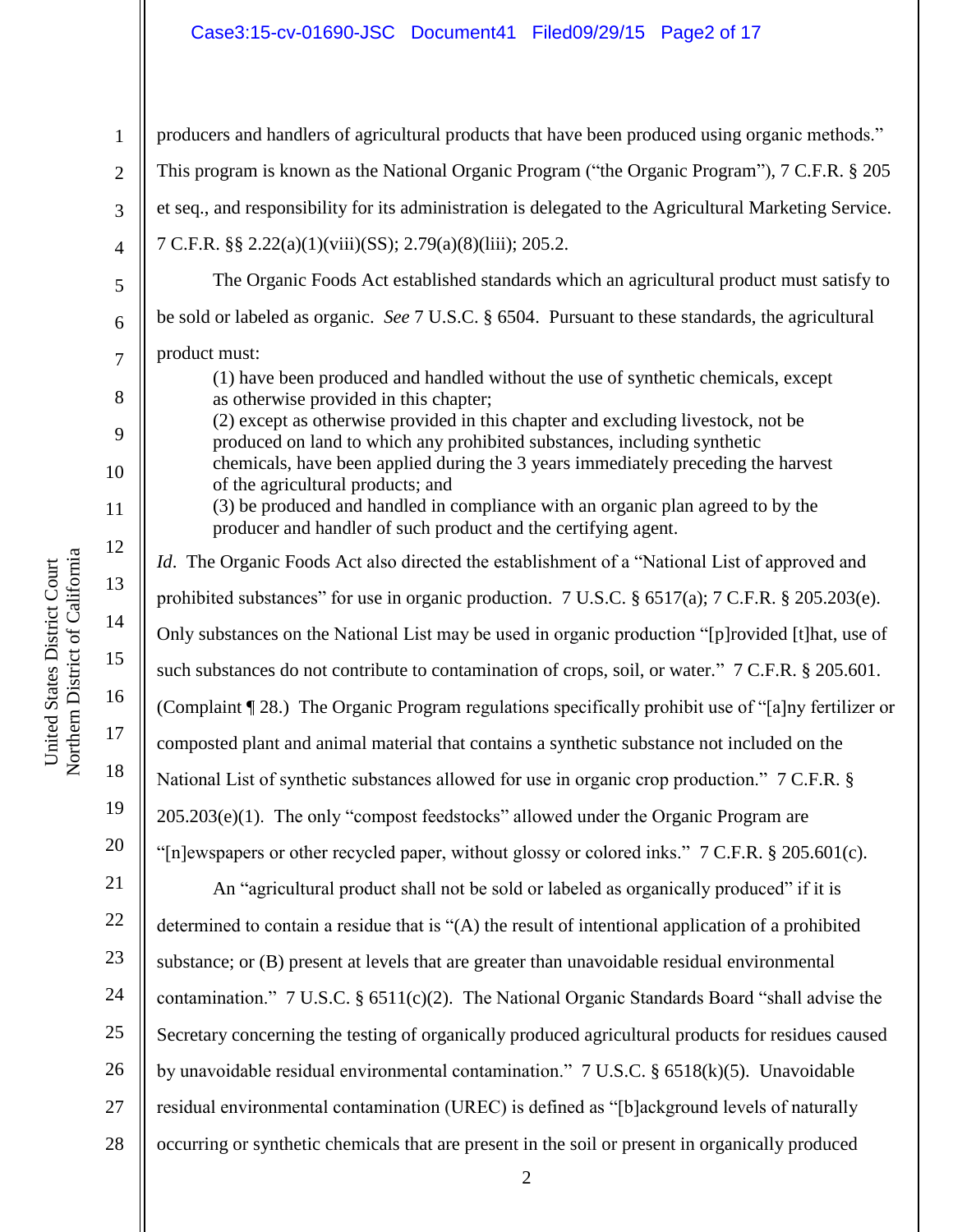agricultural products that are below established tolerances." 7 C.F.R. § 205.2.

In 2009, inspectors from the California Department of Food and Agriculture (CDFA) found detectable levels of bifenthrin—a residential insecticide—in three compost products listed for use in organic agriculture. (Complaint ¶ 43.) The CDFA banned all three products from use in organic production. (*Id*.) The United States Department of Agriculture (USDA) thereafter issued a document with control number NOP 5016 which is titled "Guidance Allowance of Green Waste in Organic Production Systems." (Dkt. No. 1-1 (Complaint at Ex. A).) The "guidance provides clarification on the allowance of green waste and green waste compost in organic productions systems under the National Organic Program (NOP) regulations." (*Id.* at  $2^2$ ) It recites the requirement of Section 205.203(e) that "[t]he producer must not use: (1) Any fertilizer or composted plant and animal material that contains a synthetic substance not included on the National List of synthetic substances allowed for use in organic crop production." (*Id*. at 3.) Then notes that

> However, the [Organic Program] regulations were established with recognition that background levels of synthetic pesticides may be present in the environment and, therefore, may be present in organic production systems. This is referred to as unavoidable residual environmental contamination (UREC) in the regulations. environmental contamination (UREC) in the regulations. Furthermore, the [Organic Program] standards are process based and do not mandate zero tolerance for synthetic pesticide residues in inputs, such as compost. Compost that is produced from the approved feedstocks, listed above, is acceptable for use in organic production, provided that any residual pesticide levels do not contribute to the contamination of crops, soil or water.

Green waste and green waste compost that is produced from approved feedstocks, such as, non-organic crop residues or lawn clippings may contain pesticide residues. Provided that the green waste and green waste compost (i) is not subject to any direct application or use of prohibited substances (i.e. synthetic pesticides) during the composting process, and (ii) that any residual pesticide levels do not contribute to the contamination of crops, soil or water, the compost is acceptable for use in organic production.

(*Id*.) Plaintiffs contend that this "guidance" "changed the legal status of bifenthrin and other

25 pesticides that are prohibited for use in organic production but are now being allowed in green

- 26 waste used in organic production." (Complaint ¶ 54.)
- 27

 $\overline{a}$ 

1

2

3

4

5

6

7

8

9

10

11

12

13

14

15

16

17

18

19

20

21

22

23

<sup>28</sup> <sup>2</sup> Record citations are to material in the Electronic Case File ("ECF"); pinpoint citations are to the ECF-generated page numbers at the top of the documents.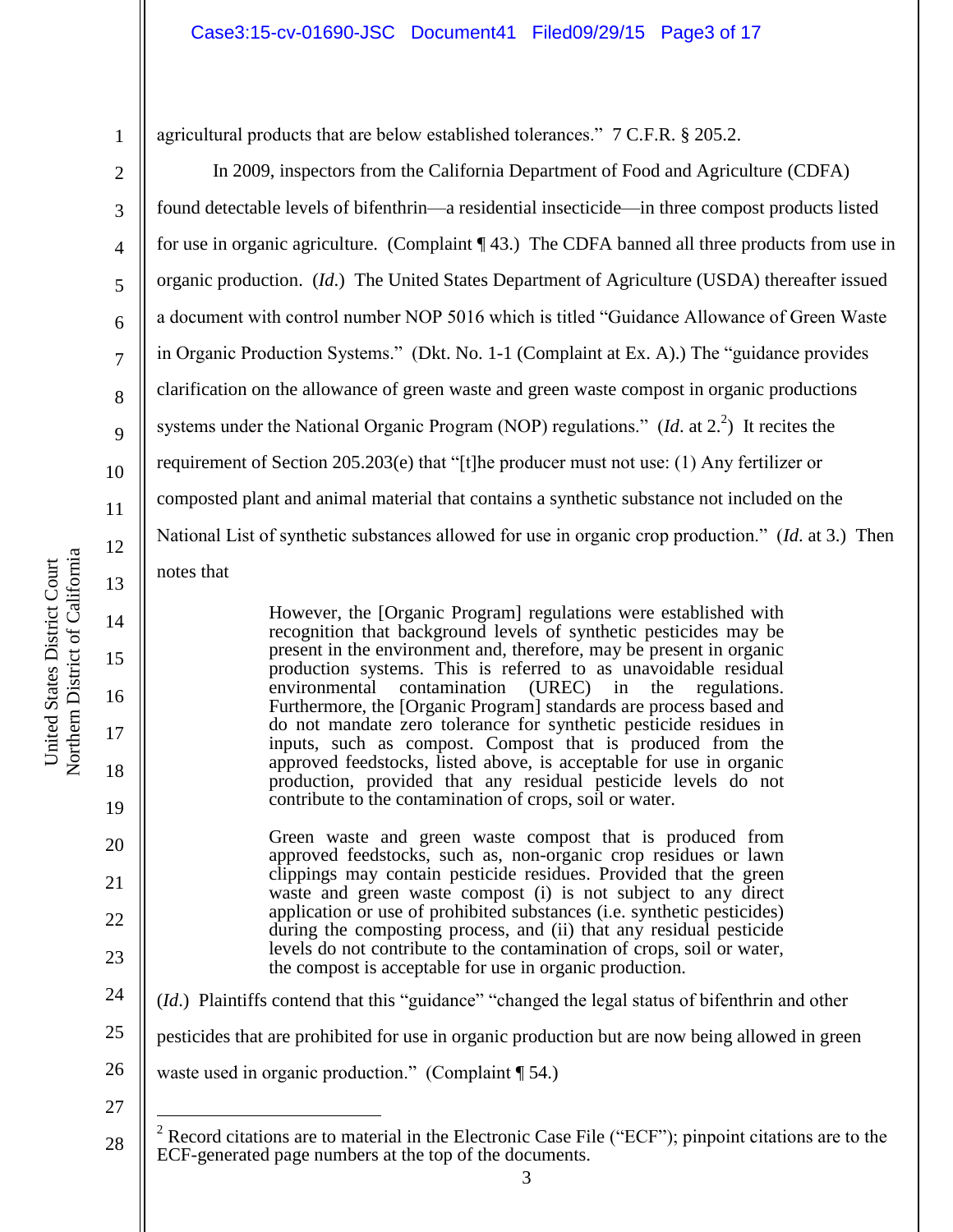### Case3:15-cv-01690-JSC Document41 Filed09/29/15 Page4 of 17

1

2

3

4

5

6

7

8

9

10

11

12

13

14

15

16

17

18

19

20

21

22

23

24

25

Plaintiffs challenge the issuance of NOP 5016 without first providing a notice and comment period as required by the APA's rulemaking provisions. Plaintiff the Center for Environmental Health ("CEH"), a nonprofit public interest organization "committed to environmental justice, promotion a safe and sustainable food supply, supporting communities in their quest for a safer environment, and fostering corporate accountability," brings this action on behalf of itself and its members. (Complaint  $\P$  7-8.) Plaintiff Center for Food Safety ("CFS") is a nonprofit membership organization whose mission it is to "address and ameliorate the adverse impacts of industrial agriculture and food production systems on public health, animal welfare, and the environment, including the impacts of pesticides" (*Id.* at ¶[9-10.) CFS identifies as an "organic standards watchdog" that "closely monitors and engages with the National Organic Program and National Organic Standards Board." (*Id*. at ¶ 13.) Finally, Plaintiff Beyond Pesticides is a nonprofit organization that "promotes safe air, water, land, and food, and works to protect public health and the environment by encouraging a transition away from the use of toxic pesticides. " (*Id*. at ¶ 16.) Beyond Pesticides' members are located throughout the country and include "organic consumers, farmers, certifiers, retailers, and processors who aim to expand the organic program and maintain its integrity." (*Id*. at ¶ 18.)

Plaintiffs filed this action in April 2015 alleging that Defendants the USDA, the Agricultural Marketing Service, Tom Vilsack, the Secretary of the USDA, Anne Alonzo the Administrator of the Agricultural Marketing Service, and Miles McEvoy, the Deputy Administrator for the National Organic Program, violated the APA's notice and comment opportunity prior to rule-making and seek to enjoin and vacate operation of NOP 5016 until after the proper procedures are followed. (Complaint ¶¶ 65-76, B, C.) Defendants thereafter filed the now pending motion to dismiss pursuant to Federal Rules of Civil Procedure 12(b)(1) and 12(b)(6). (Dkt. No. 24.)

### **LEGAL STANDARD**

### **A. Rule 12(b)(1)**

26 27 28 Pursuant to Rule 12(b)(1), a district court must dismiss an action if it lacks jurisdiction over the subject matter of the suit. *See* Fed. R. Civ. P. 12(b)(1). "Subject matter jurisdiction can never be forfeited or waived and federal courts have a continuing independent obligation to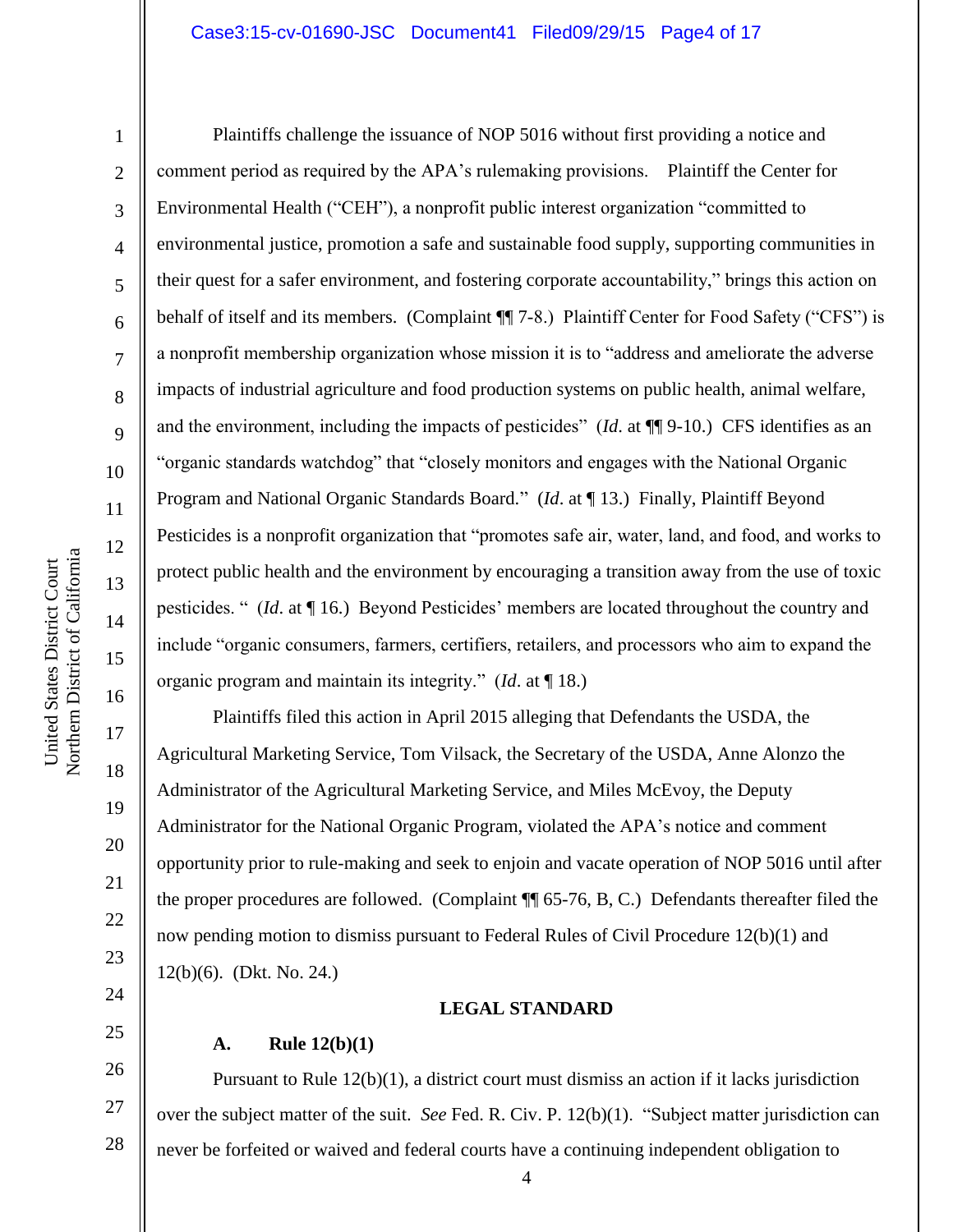### Case3:15-cv-01690-JSC Document41 Filed09/29/15 Page5 of 17

Northern District of California Northern District of California United States District Court United States District Court

1

2

3

4

5

6

7

8

9

10

11

12

13

14

15

16

17

18

19

20

21

22

23

24

determine whether subject-matter jurisdiction exists." *Leeson v. Transamerica Disability Income Plan*, 671 F.3d 969, 976 (9th Cir. 2012) (internal quotation marks and citation omitted). "A party invoking federal jurisdiction has the burden of establishing that it has satisfied the 'case-orcontroversy' requirement of Article III of the Constitution [and] standing is a 'core component' of that requirement." *Lujan v. Defenders of Wildlife*, 504 U.S. 555, 560 (1992). "To satisfy Article III's case or controversy requirement, [a plaintiff] needs to show that he has suffered an injury in fact, that the injury is traceable to the challenged action of [the defendant], and that the injury can be redressed by a favorable decision." *Fortyune v. Am. Multi–Cinema, Inc*., 364 F.3d 1075, 1081 (9th Cir. 2004). In ruling on a motion to dismiss for want of standing, the court must accept as true all material allegations of the complaint and construe the complaint in favor of the complaining party. *Levine v. Vilsack*, 587 F.3d 986, 991 (9th Cir. 2009).

### **B. Rule 12(b)(6)**

A Rule 12(b)(6) motion challenges the sufficiency of a complaint as failing to allege "enough facts to state a claim to relief that is plausible on its face." *Bell Atl. Corp. v. Twombly*, 550 U.S. 544, 570 (2007). A facial plausibility standard is not a "probability requirement" but mandates "more than a sheer possibility that a defendant has acted unlawfully." *Ashcroft v. Iqbal*, 556 U.S. 662, 678 (2009) (internal quotation marks and citations omitted). For purposes of ruling on a Rule 12(b)(6) motion, the court "accept[s] factual allegations in the complaint as true and construe[s] the pleadings in the light most favorable to the non-moving party." *Manzarek v. St. Paul Fire & Marine Ins. Co.*, 519 F.3d 1025, 1031 (9th Cir. 2008). "[D]ismissal may be based on either a lack of a cognizable legal theory or the absence of sufficient facts alleged under a cognizable legal theory." *Johnson v. Riverside Healthcare Sys.*, 534 F.3d 1116, 1121 (9th Cir. 2008) (internal quotation marks and citations omitted); *see also Neitzke v. Williams*, 490 U.S. 319, 326 (1989) ("Rule 12(b)(6) authorizes a court to dismiss a claim on the basis of a dispositive issue of law.").

25 26 27

Even under the liberal pleading standard of Federal Rule of Civil Procedure 8(a)(2), under which a party is only required to make "a short and plain statement of the claim showing that the pleader is entitled to relief," a "pleading that offers 'labels and conclusions' or 'a formulaic recitation of the elements of a cause of action will not do.'" *Iqbal,* 556 U.S. at 678 (quoting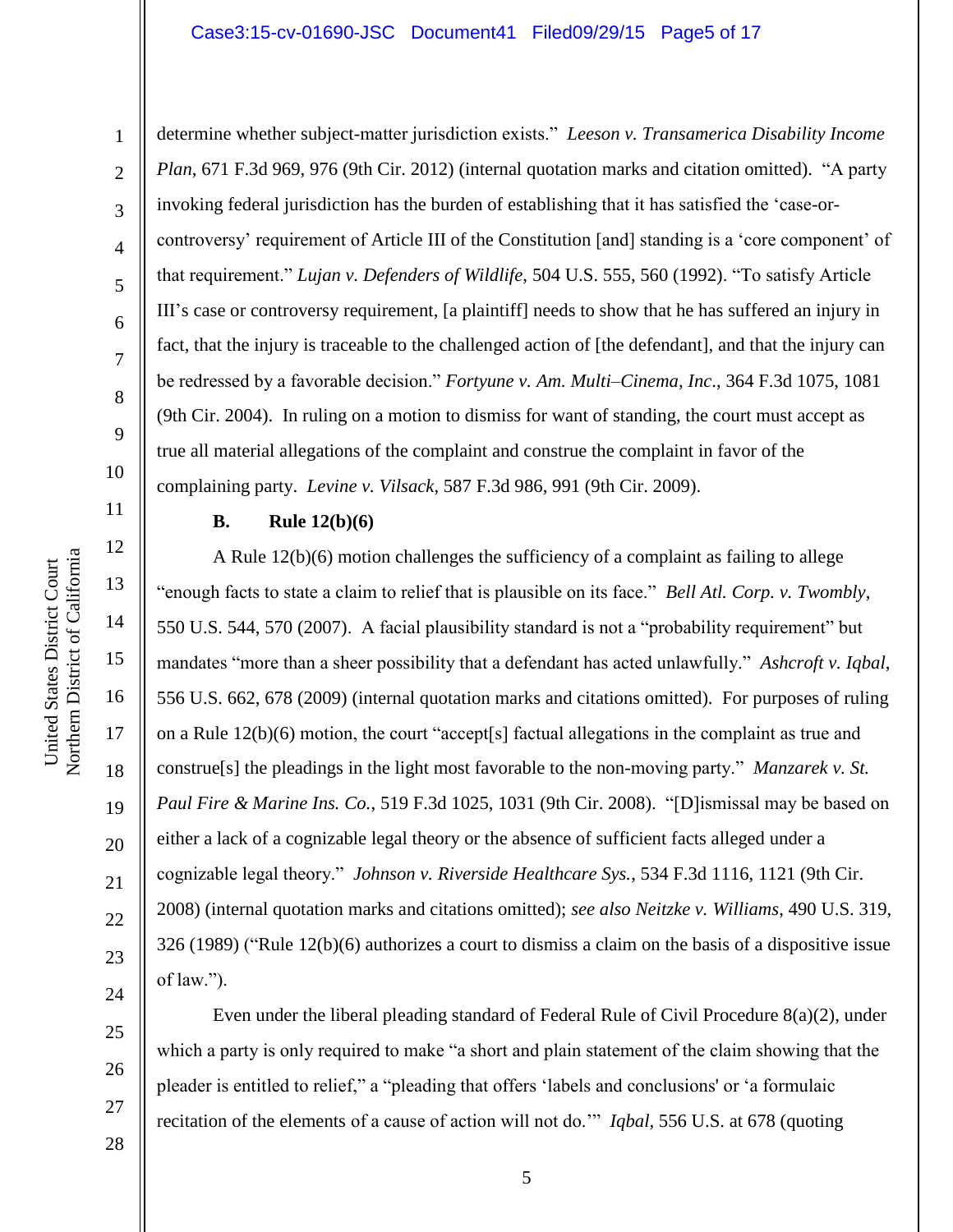1

2

3

4

5

6

7

8

9

10

11

12

13

14

15

16

17

18

19

20

21

22

23

24

25

26

27

*Twombly*, 550 U.S. at 555.) "[C]onclusory allegations of law and unwarranted inferences are insufficient to defeat a motion to dismiss." *Adams v. Johnson*, 355 F.3d 1179, 1183 (9th Cir. 2004); *see also Starr v. Baca*, 652 F.3d 1202, 1216 (9th Cir. 2011) ("[A]llegations in a complaint or counterclaim may not simply recite the elements of a cause of action, but must contain sufficient allegations of underlying facts to give fair notice and to enable the opposing party to defend itself effectively"). The court must be able to "draw the reasonable inference that the defendant is liable for the misconduct alleged." *Iqbal*, 556 U.S. at 663. "Determining whether a complaint states a plausible claim for relief ... [is] a context-specific task that requires the reviewing court to draw on its judicial experience and common sense." *Id.* at 663–64.

### **DISCUSSION**

Defendants' motion to dismiss is two-fold. First, Defendants contend that Plaintiffs lack standing because they have not alleged a cognizable injury. Alternatively, Defendants argue that Plaintiffs fail to state a claim upon which relief can be granted because NOP 5016 was exempt from the APA's formal notice and comment rulemaking procedures. Because the question of whether Plaintiffs have adequately alleged a claim is part of the standing inquiry, the Court first addresses Defendants' motion to dismiss for failure to state a claim.

## **A. Plaintiffs State a Claim for Violation of the APA**

The parties do not dispute that the USDA did not give public notice or an opportunity to comment prior to adoption of NOP 5016. The dispute here is whether the USDA was required to do so. Plaintiffs contend that because NOP 5016 altered a practice that was previously prohibited by the Organic Foods Act and its implementing regulations—use of compost that contains pesticides—it is a legislative rule which triggered the notice and comment requirements of the APA.

Under the APA, 5 U.S.C. § 500 et seq., an agency must follow specific procedures before issuing a rule. "These procedures include: (1) publication of notice of the proposed rule in the Federal Register, 5 U.S.C. § 553(b); (2) a period for interested individuals to comment on the proposed rule, id. § 553(c); and (3) publication of the adopted rule not less than thirty days before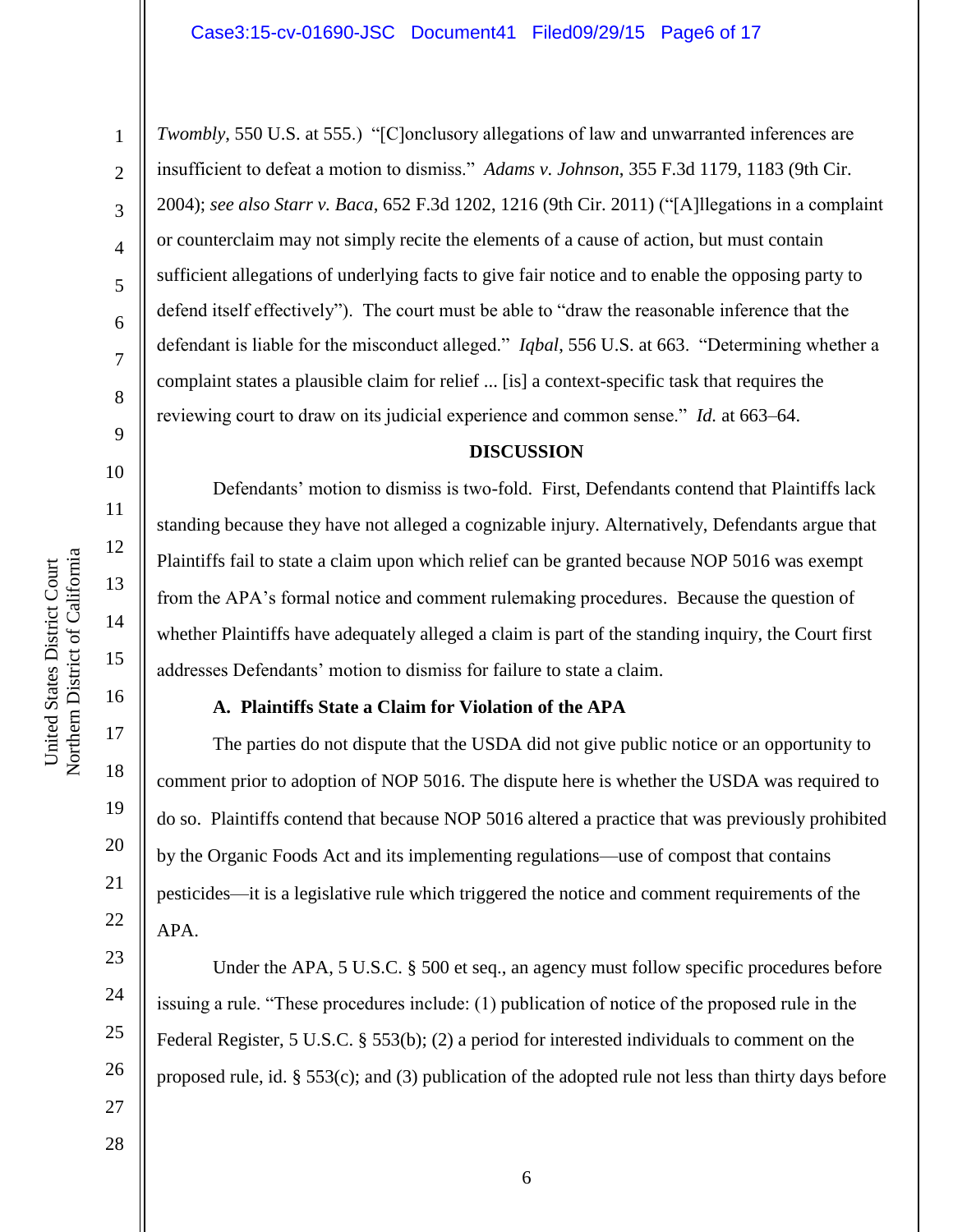its effective date, *id*. § 553(d)."<sup>3</sup> *Mora–Meraz v. Thomas*, 601 F.3d 933, 939 (9th Cir. 2010). The notice and comment requirement is not applicable to "interpretive rules, general statements of policy, or rules of agency organization, procedure, or practice."  $5 \text{ U.S.C.} \$  $553(b)(3)(\text{A})$ . "Generally, agencies issue interpretive rules to clarify or explain existing law or regulations so as to advise the public of the agency's construction of the rules it administers." *Gunderson v. Hood*, 268 F.3d 1149, 1154 (9th Cir. 2001). General statements of policy, on the other hand, are "statements issued by an agency to advise the public prospectively of the manner in which the agency proposes to exercise a discretionary power." *Lincoln v. Vigil*, 508 U.S. 182, 197 (1993) (internal citation and quotation marks omitted).

National Organic Program regulations specifically prohibit use of "[a]ny fertilizer or composted plant and animal material that contains a synthetic substance not included on the National List of synthetic substances allowed for use in organic crop production." 7 C.F.R. § 205.203(e)(1). The only "compost feedstocks" allowed under the Organic Program are "[n]ewspapers or other recycled paper, without glossy or colored inks." 7 C.F.R. § 205.601(c). Thus, NOP 5016's statement that "green waste and green waste compost" may contain pesticide residues "[p]rovided that the green waste and green waste compost (i) is not subject to any direct application or use of prohibited substances (i.e. synthetic pesticides) during the composting process, and (ii) that any residual pesticide levels do not contribute to the contamination of crops,

1

2

3

4

5

6

7

8

9

10

11

12

13

14

15

16

17

<sup>7</sup> 19 20 21 22 23 24 25 26 27 28  $\overline{a}$  $3$  Section 553, the APA's notice-and-comment rulemaking provision, provides in full that: (b) General notice of proposed rule making shall be published in the Federal Register.... The notice shall include— (1) a statement of the time, place, and nature of public rule making proceedings; (2) reference to the legal authority under which the rule is proposed; and (3) either the terms or substance of the proposed rule or a description of the subjects and issues involved. Except when notice or hearing is required by statute, this subsection does not apply— (A) to interpretative rules, general statements of policy, or rules of agency organization, procedure, or practice.... (c) After notice required by this section, the agency shall give interested persons an opportunity to participate in the rule making through submission of written data, views, or arguments with or without opportunity for oral presentation. After consideration of the relevant matter presented, the agency shall incorporate in the rules adopted a concise general statement of their basis and purpose.... (d) The required publication or service of a substantive rule shall be made not less than 30 days before its effective date, except ... (2) interpretative rules and statements of policy.... 5 U.S.C. § 553(b)–(d).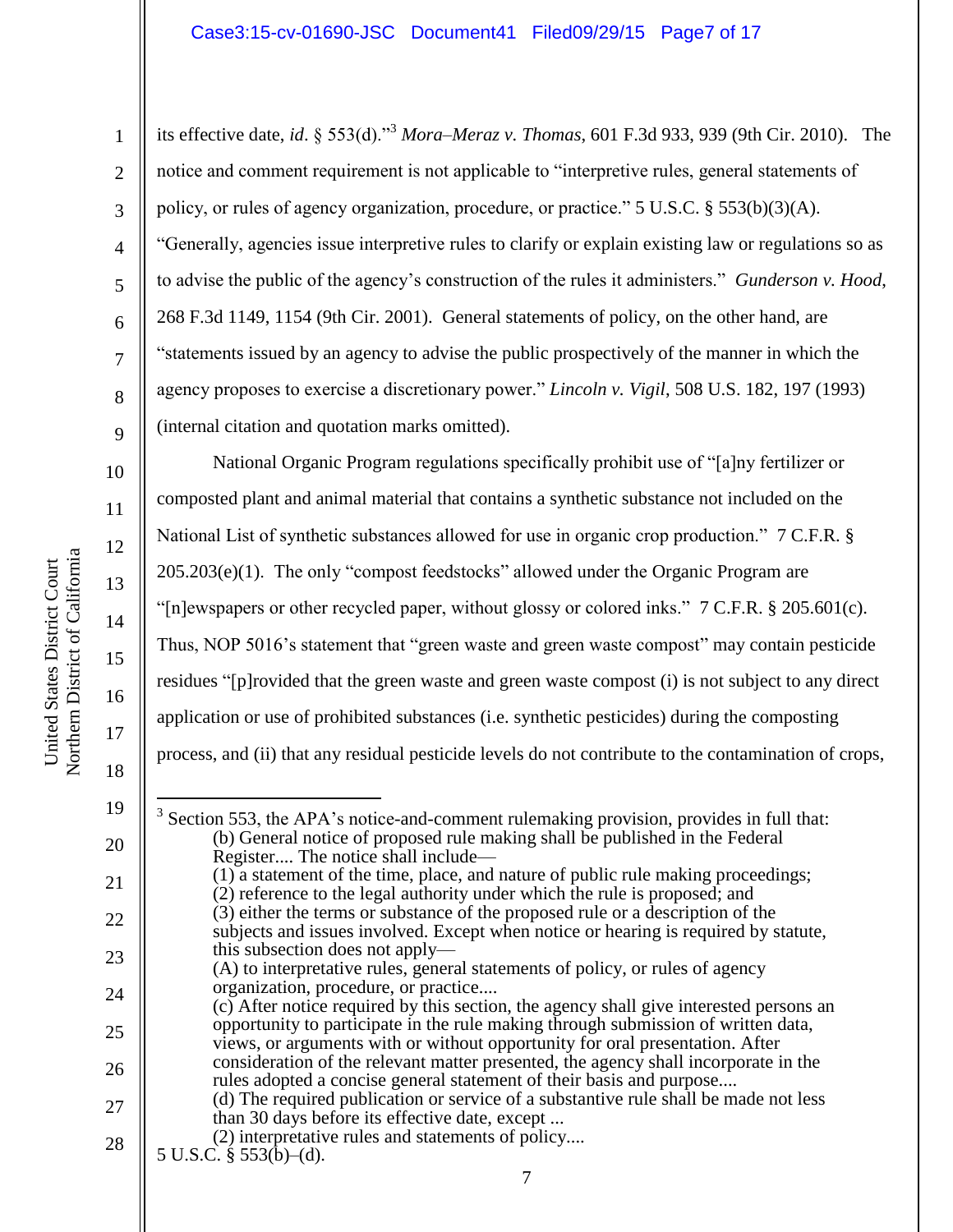soil or water" represents a change to Section 205.203(e). Defendants contend that this change does not trigger the APA's notice and comment provisions because it is either an interpretive rule or a general statement of policy. As discussed below, the Court concludes that it cannot say at the pleading stage that Plaintiffs' legal theories are foreclosed as a matter of law.

# 5 6 7

8

9

10

11

12

13

14

15

16

17

18

19

20

21

22

23

24

25

1

2

3

4

## **1. General Statements of Policy**

"The critical factor to determine whether a directive announcing a new policy constitutes a rule or a general statement of policy is the extent to which the challenged [directive] leaves the agency, or its implementing official, free to exercise discretion to follow, or not to follow, the [announced] policy in an individual case." *Mada-Luna v. Fitzpatrick*, 813 F.2d 1006, 1013 (9th Cir. 1987) (internal quotation marks and citation omitted). "To the extent that the directive merely provides guidance to agency officials in exercising their discretionary powers while preserving their flexibility and their opportunity to make 'individualized determination[s],' it constitutes a general statement of policy." *Id.* "In contrast, to the extent that the directive 'narrowly limits administrative discretion' or establishes a 'binding norm' that 'so fills out the statutory scheme that upon application one need only determine whether a given case is within the rule's criterion,' it effectively replaces agency discretion with a new 'binding rule of substantive law.' In these cases, notice-and-comment rulemaking proceedings are required, as they would be for any other substantive rule, and they will represent the only opportunity for parties to challenge the policy determinations upon which the new rule is based." *Id.*

Thus, to qualify for the "statement of policy" exception to notice and comment two requirements must be met: (1) the policy operates only prospectively, and (2) the policy does "not establish a binding norm, or be finally determinative of the issues or rights to which [it] address[es]" and instead leaves officials "free to consider the individual facts in the various cases that arise." *Id.* Drawing all inferences in Plaintiffs' favor, at a minimum the second requirement is not satisfied as a matter of law.

26 27 28 The policy can plausibly be read as establishing a binding norm. Before the adoption of NOP 5016 an organic producer could not use any compost that contains a synthetic substance not included on the approved list (for example, bifenthrin). Under NOP 5016, in contrast, an organic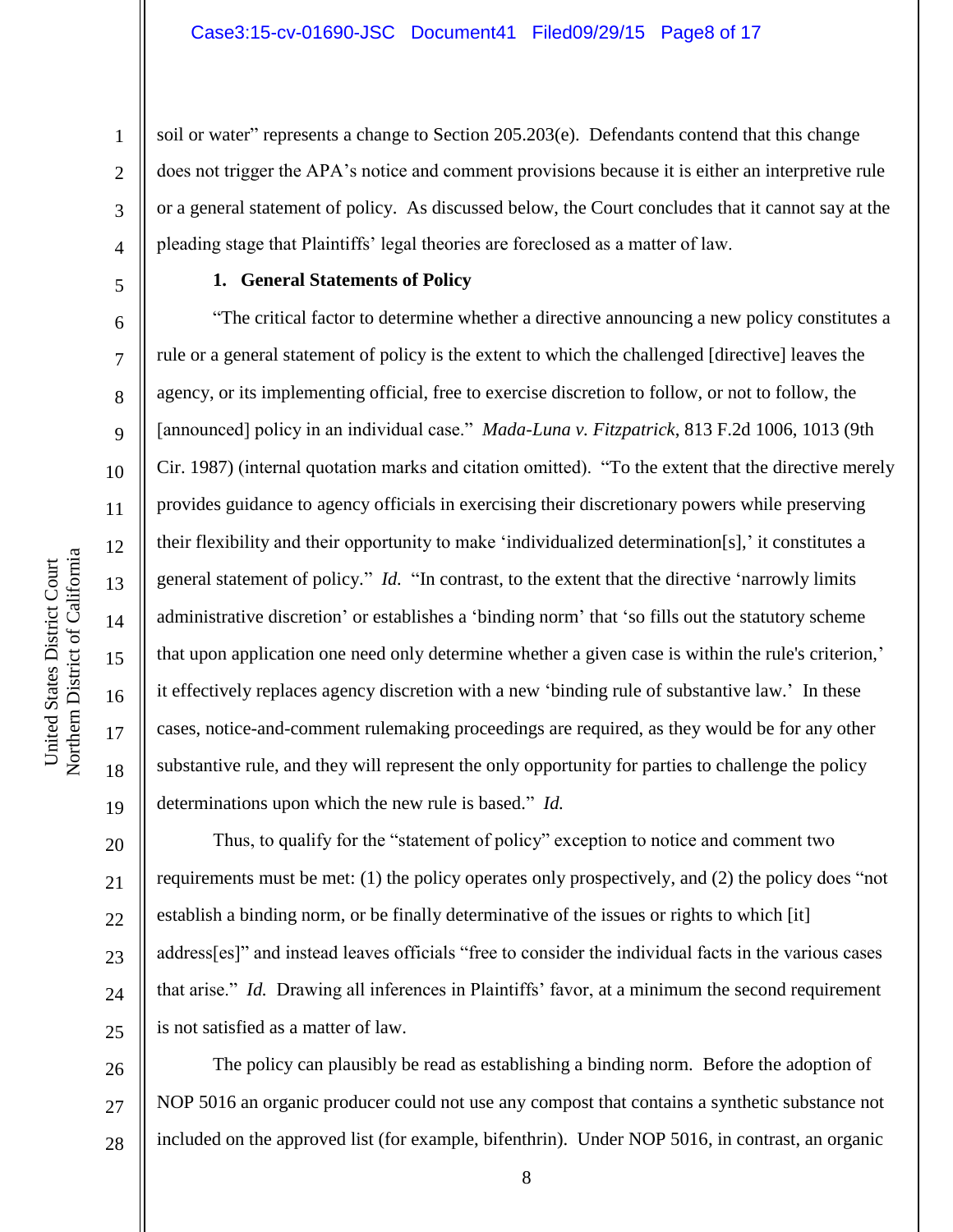### Case3:15-cv-01690-JSC Document41 Filed09/29/15 Page9 of 17

1

2

3

4

5

6

7

8

9

11

12

13

14

15

17

18

19

21

23

producer is allowed to use a compost containing bifenthrin (or similar synthetic substances) provided the bifenthrin is not added during the composting process or otherwise does not contribute to the contamination of soil, crops, soil or water. NOP 5016 does not leave the certifying agent with any discretion as to the compost containing bifenthrin: provided the bifenthrin was not added during the composting process and does not otherwise contaminate the environment, the resulting product can be labeled organic (provided other requirements are met). In sum, prior to NOP 5016 the presence of bifenthrin categorically barred the organic label; following the adoption of NOP 5016 the presence of bifenthrin does not bar the organic label provided two additional requirements are met.

10 16 20 22 Defendants nonetheless contend that NOP 5016 has no binding effect because it is a part of the "National Organic Program Handbook: Guidance and Instructions for Accredited Certifying Agents and Certified Operations" which contains a disclaimer suggesting that the documents contained therein are not legally binding. Defendants ask the Court to take judicial notice of the Program Handbook because it is a matter of public record, citing this Court's decision in *Lacayo v. Donahoe*, No. 14-CV-04077, 2015 WL 3866070, at \*3 (N.D. Cal. June 22, 2015). However, Defendants fail to note that in *Lacayo* the Court also held that the matters that were judicially noticeable were limited to the "existence of the administrative proceedings and the agency's findings and [the Court] does not credit the truth of any fact recounted or matter asserted in the documents." *Id*. Thus, while the Court may take judicial notice of the existence of this Program Handbook, it may not take judicial notice of the substance of the Program Handbook for the truth of any matter asserted within the Program Handbook, including the disclaimer as to the legal effect of the "guidance" contained therein. *See Gerritsen v. Warner Bros. Entertainment Inc.*, 2015 WL 4069617 \*11 (C.D. Cal. Jan. 30, 2015).

24 25 26 27 28 In any event, the Court is not required to accept the agency's interpretation of the legal effect of the guidance. *See Hemp Indus. Ass'n v. Drug Enforcement Admin*., 333 F.3d 1082, 1088 (9th Cir. 2003) ("fact that an agency claims that its rule does not bind tribunals outside the agency, however, does not end the inquiry into whether the rule is legislative. Regardless of the agency's claims, if there is no legislative basis for enforcement action on third parties without the rule, then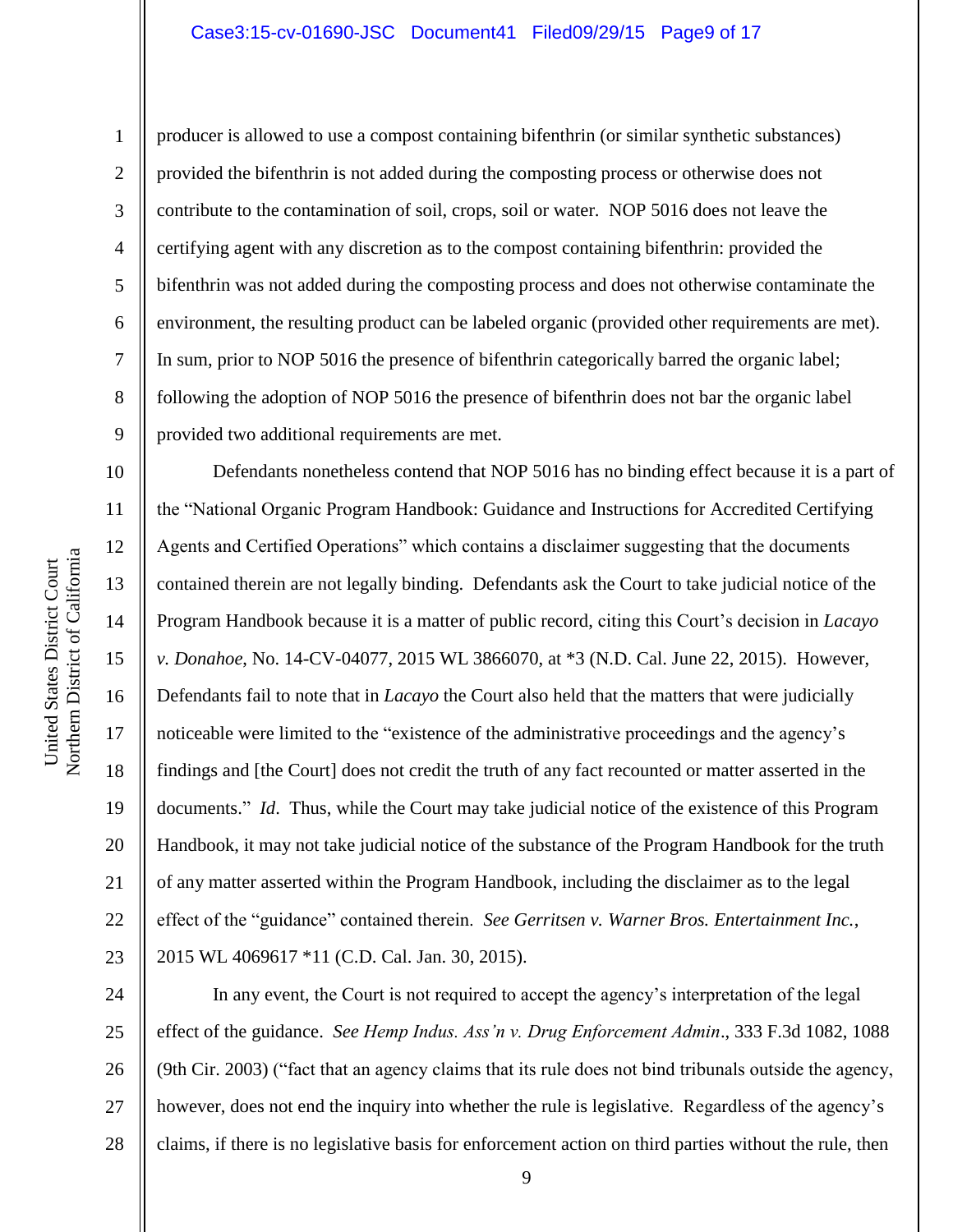the rule necessarily creates new rights and imposes new obligations."). A rule "may still be legislative if it is inconsistent with a prior rule having the force of law." *Id*. Defendants have not shown that as a matter of law NOP 5016 is merely a guidance policy for which no notice and comment is required.

### **2. Interpretive Rules**

Nor have Defendants shown that NOP 5016 is exempt as an interpretive rule. A rule is interpretive if it is "issued by an agency to advise the public of the agency's construction of the statutes and rules which it administers." *Shalala v. Guernsey Mem'l Hosp*., 514 U.S. 87, 99 (1995) (internal citation and quotation marks omitted). "In general terms, interpretive rules merely explain, but do not add to, the substantive law that already exists in the form of a statute or legislative rule. Legislative rules, on the other hand, create rights, impose obligations, or effect a change in existing law pursuant to authority delegated by Congress." *Hemp Industries*, 333 F.3d at 1087 (9th Cir. 2003) (internal citations omitted). "If a rule is inconsistent with or amends an existing legislative rule, then it cannot be interpretive. This is because a rule that is inconsistent with a rule promulgated subject to notice and comment would impose new rights or obligations and would require compliance with the § 553 procedures." *Mora-Meraz*, 601 F.3d at 939-40 (internal quotation marks and citation omitted). Further, legislative rules generally have the "force of law," while interpretive rules do not. *Erringer v. Thompson*, 371 F.3d 625, 630 (9th Cir. 2004). The Ninth Circuit has thus set forth "a three-part test for determining whether a rule has the 'force of law': (1) when, in the absence of the rule, there would not be an adequate legislative basis for enforcement action; (2) when the agency has explicitly invoked its general legislative authority; or (3) when the rule effectively amends a prior legislative rule." *Id*.

Defendants' motion to dismiss must be denied because at a minimum the complaint plausibly alleges that NOP 5016 "effectively amends a prior legislative rule." The legislative rule, 7 C.F.R. § 205.203(e)(1), prohibits the use of any compost that contains a synthetic substance not on the National List of approved synthetic substances in organic production. No other exceptions are permitted. If the synthetic substance is not on the National List of approved synthetic substances an organic producer cannot use compost containing that substance. Period. NOP 5016

Northern District of California Northern District of California United States District Court United States District Court

1

2

3

4

5

6

7

8

9

10

11

12

13

14

15

16

17

18

19

20

21

22

23

24

25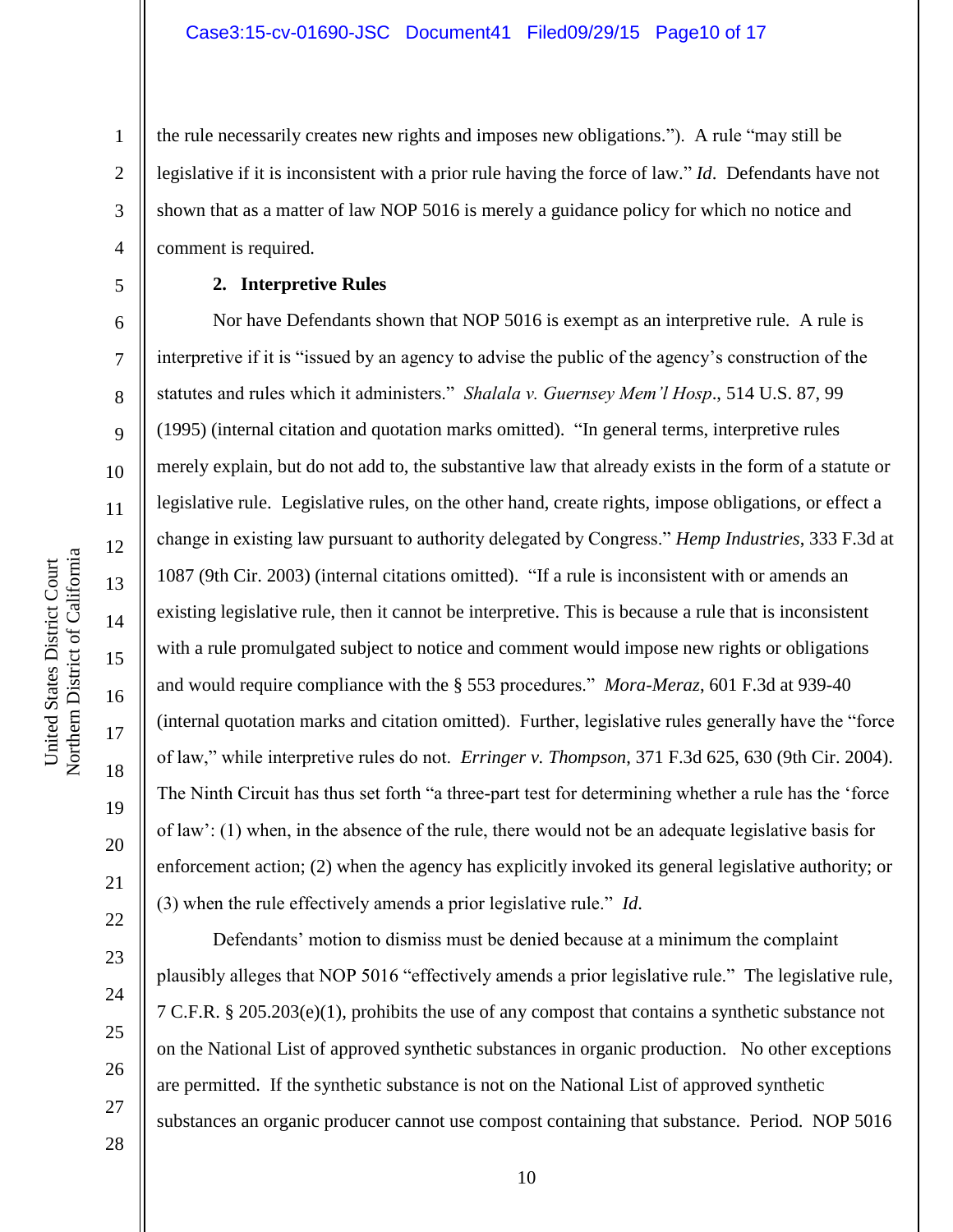amends section  $205.203(e)(1)$  to provide an additional exception: an organic producer can use a synthetic substance even if it is not on the National List provided the synthetic substance is not applied during or used in the composting process and does not contaminate the environment. Thus, the Complaint adequately alleges that NOP 5016 amended an existing legislative rule.

Defendants' first response, that Plaintiffs have failed to allege any specific instances of actual enforcement of 7 C.F.R.  $\S 205.203(e)(1)$  to prohibit use of green waste compost that contains pesticide residue, is a non-starter. On Defendants' motion to dismiss all reasonable inferences must be drawn in Plaintiffs' favor. That the regulation has been enforced as written is one such reasonable inference. That the CDFA banned composts containing detectable levels of bifenthrin (Complaint ¶ 43) further supports that inference. Defendants point to nothing in the Complaint that eliminates that inference.

Defendants' next argument fares no better. They insist that NOP 5016 is interpretative as a matter of law because it explains the meaning of the word "contains" in Section 205.203(e)(1); that is, a "producer must not use: (1) Any fertilizer or composted plant and animal material that *contains* a synthetic substance not included on the National List of synthetic substances allowed for use in organic crop production." Thus, according to Defendants, NOP 5016 clarifies that a green waste compost only *contains* a non-approved synthetic substance if either the substance was directly applied during the composting process or if it contributes to the contamination of crops, soil, or water.

For purposes of this motion to dismiss, the Court cannot hold as a matter of law that Defendants' interpretation of NOP 5016 is the only plausible construction. There is nothing in NOP 5016 itself which suggests that it is merely defining the word "contains" as used in Section 205.203(e)(1). Plaintiffs' construction of "contains" as meaning "includes" is perfectly plausible and thus must be accepted. If accepted, then it is equally plausible that NOP 5016 amended an existing legislative rule.

\* \* \*

Defendants have not shown as a matter of law that NOP 5016 is either an interpretive rule or a general statement of policy, and Plaintiffs have adequately alleged that it is a legislative rule

Northern District of California Northern District of California United States District Court United States District Court

1

2

3

4

5

6

7

8

9

10

11

12

13

14

15

16

17

18

19

27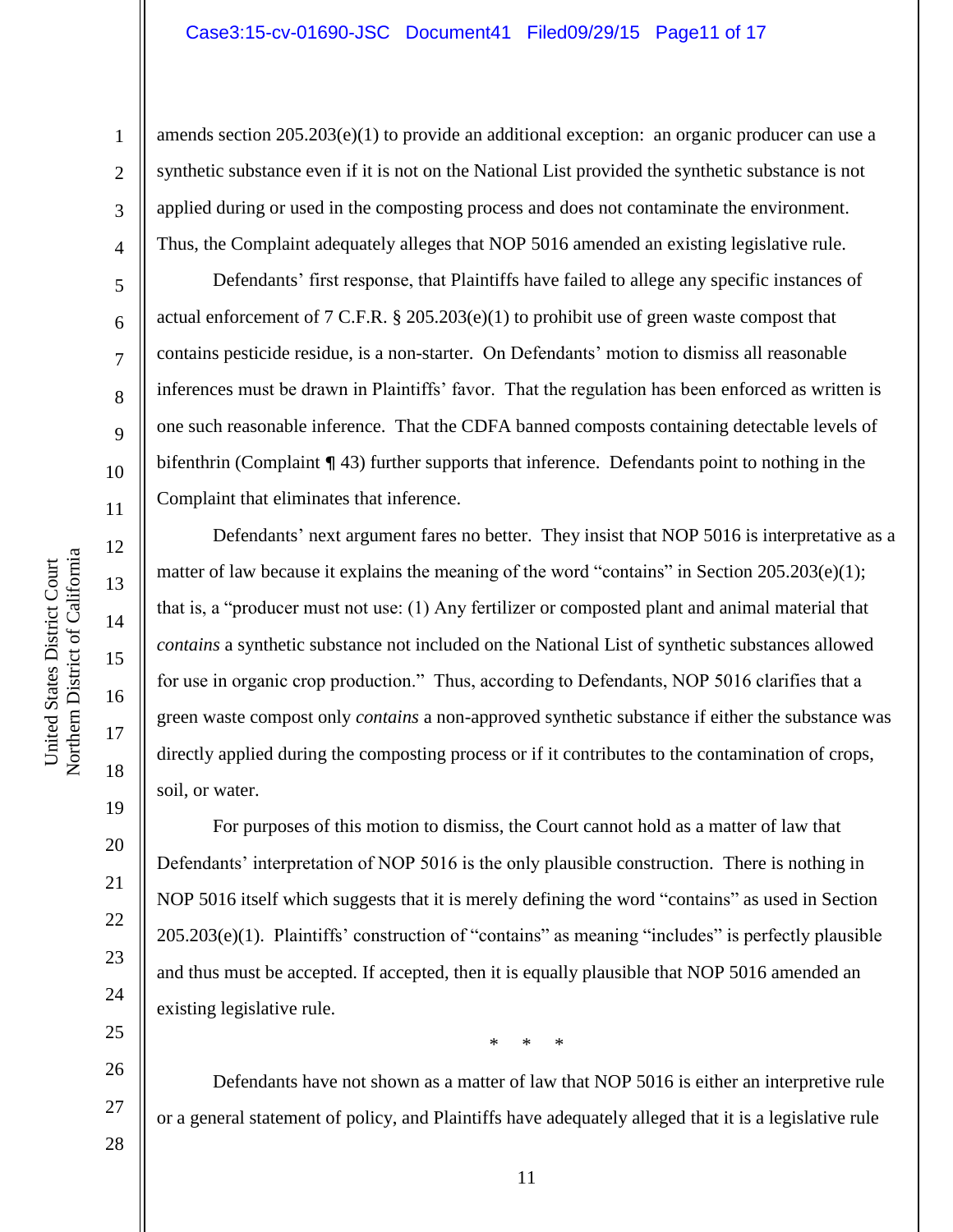subject to the notice and comment requirements of the APA. Defendants' motion to dismiss for failure to state a claim is therefore denied.

### **B. Standing**

1

2

3

4

5

6

7

8

9

10

11

12

13

14

15

16

17

18

19

20

21

22

23

24

25

26

27

28

The Court thus turns to Defendants' motion to dismiss for lack of standing. To establish standing, "a plaintiff must show (1) it has suffered an injury in fact that is (a) concrete and particularized and (b) actual or imminent, not conjectural or hypothetical; (2) the injury is fairly traceable to the challenged action of the defendant; and (3) it is likely, as opposed to merely speculative, that the injury will be redressed by a favorable decision." *Friends of the Earth, Inc. v. Laidlaw Envtl. Servs. (TOC), Inc*., 528 U.S. 167, 180–81 (2000) (internal quotation marks and citation omitted). "The injury may be minimal," *Preminger v. Peake*, 552 F.3d 757, 763 (9th Cir. 2008), so long as it "amounts to more than an 'identifiable trifle.'" *Council of Ins. Agents & Brokers v. Molasky-Arman*, 522 F.3d 925, 932 (9th Cir. 2008). Defendants contend that Plaintiffs have not alleged a cognizable injury either to themselves or their members.

"To satisfy the injury in fact requirement, a plaintiff asserting a procedural injury must show that the procedures in question are designed to protect some threatened concrete interest of his that is the ultimate basis of his standing." *Citizens for Better Forestry v. U.S. Dep't of Agric*., 341 F.3d 961, 969 (9th Cir. 2003) (internal quotation marks and citation omitted). "Thus, to show a cognizable injury in fact, [Plaintiffs] must allege (and on summary judgment adduce sufficient facts to show) that (1) the USDA violated certain procedural rules; (2) these rules protect [Plaintiffs'] concrete interests; and (3) it is reasonably probable that the challenged action will threaten their concrete interests." *Id*. at 969-70.

Plaintiffs contend that because NOP 5016 was not subject to formal notice and comment rulemaking, "the USDA failed to ensure that its regulation is consistent with OFPA and the standards set forth for approving the use of synthetic substances" and as a result "organic consumers are being misled, and can no longer rely on the organic label to ensure the food they purchase is produced without synthetic pesticides in agricultural inputs." (Complaint ¶¶ 61-62.) Plaintiffs' members are both organic consumers and farmers who "pay a premium for organic foods in large part to avoid synthetic pesticides" and "believe in the integrity of the organic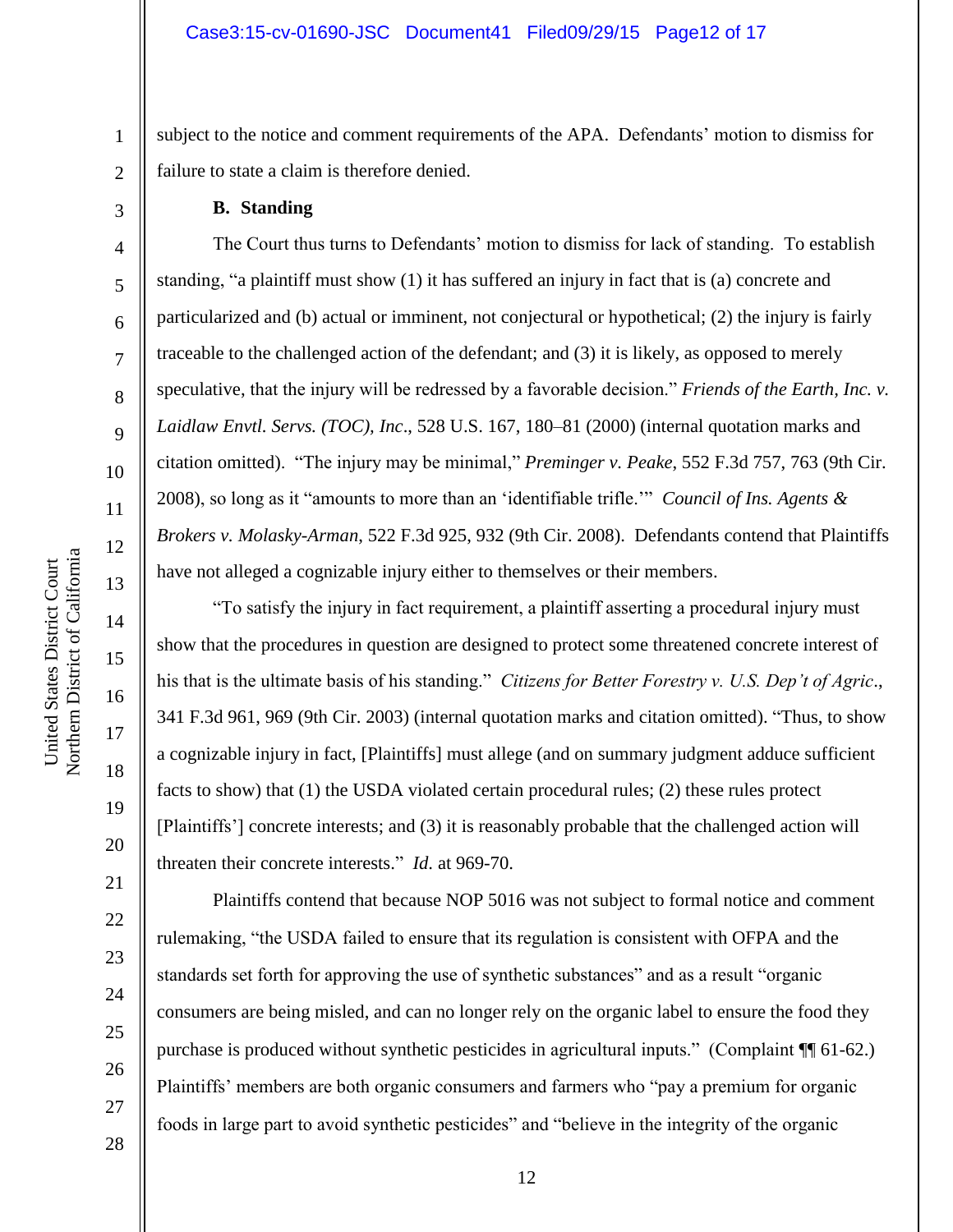1

4

5

6

7

8

9

10

11

12

13

14

15

16

17

18

standards" and "fully comply with it in their production practices," respectively (*Id*. at ¶¶ 62-62.)

Plaintiffs have also submitted declarations supporting their allegations that their members face environmental, health, and economic injury as a result of NOP 5016.<sup>4</sup> Terry Shistar, a member of Plaintiff Beyond Pesticides, has health concerns which cause her to buy only organic food, as a result of NOP 5016 and her concern that it may result in contamination of food labeled as organic with pesticides, she now must expend additional time and energy to ensure that the food she purchases is in fact organic. (Dkt. No. 29 at ¶¶ 1, 8, 13; *see also* Dkt. No. 32 (Dunham Decl.) at ¶¶ 2, 8; Dkt. No. 33 (Porter Decl.) at ¶¶ 2, 7, 9, 12; Dkt. No. 34 (Wallick Decl.) at ¶¶ 2, 7, 9-11.) Likewise, Lisa Bunin, a member of Plaintiff Center for Food Safety, purchases organic food for her family at a premium because the food "is not grown with the use of synthetic toxic pesticides, genetically engineered organisms or crops, or sewage sludge." (Dkt. No. 31 at ¶¶ 1, 13.) Farmer Elise Higley, also a member of Plaintiff Center for Food Safety, attests that she is harmed economically by NOP 5016 because as an organic farmer she wants to ensure that the compost she is using is free of synthetic chemicals and NOP 5016 did not establish a testing protocol which would reflect whether the compost that is labeled as organic is in fact free of all synthetic chemicals, and it is not economically feasible to produce her own compost. (Dkt. No. 30 at ¶¶ 12, 13.) These allegations are sufficient at this stage in the proceedings to establish standing.

**1. Procedural Violation**

19 20 21 22 Plaintiffs allege that Defendants violated the APA's rulemaking notice and comment procedures. Defendants counter that no such requirement applies here as NOP 5016 is not a legislative rule subject to the APA. For the reasons discussed above, Plaintiffs have adequately alleged a procedural violation.

23 24

 $\overline{a}$ 

<sup>25</sup> 26 27 28  $4$  Although Defendants do not object to these declarations, the Court notes that it may properly consider them in the context of this 12(b)(1) motion to dismiss for lack of subject matter jurisdiction. *See Safe Air for Everyone v. Meyer*, 373 F.3d 1035, 1039 (9th Cir. 2004) ("In resolving a  $[Rule 12(b)(1)]$  factual attack on jurisdiction, the district court may review evidence beyond the complaint without converting the motion to dismiss into a motion for summary judgment."); *St. Clair v. City of Chico*, 880 F.2d 199, 201 (9th Cir. 1989) ("[t]he district court obviously does not abuse its discretion by looking to this extra-pleading material in deciding the issue [of subject matter jurisdiction], even if it becomes necessary to resolve factual disputes.").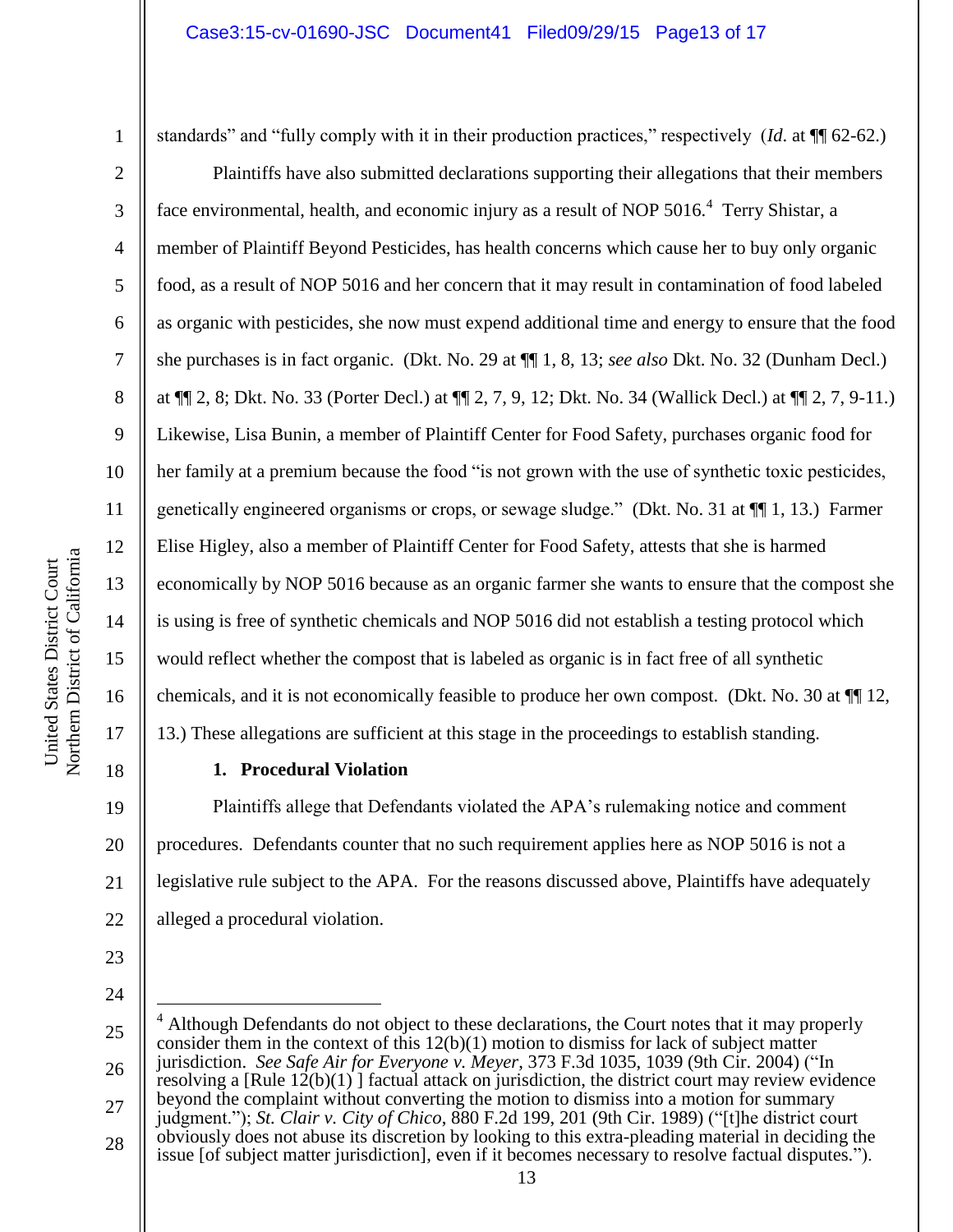## **2. Concrete Interests**

Defendants contend that to allege a concrete injury Plaintiffs must establish as a matter of law that NOP 5016 causes environmental harm. But there is no such requirement. *See*, *e.g*., *Citizens for Better Forestry v. U.S. Dep't of Agric*., 341 F.3d 961, 971 (9th Cir. 2003) ("Citizens need not assert that any specific injury will occur in any specific national forest that their members visit."); *Salmon River Concerned Citizens v. Robertson*, 32 F.3d 1346, 1355 (9th Cir. 1994) ("The asserted injury is that environmental consequences might be overlooked as a result of deficiencies in the government's analysis under environmental statutes.") Indeed, to hold that an environmental "plaintiff's standing depends on 'proof' that the challenged federal project will have particular environmental effects,  $\lceil \cdot \rceil$  would in essence be requiring that the plaintiff conduct the same environmental investigation that he seeks in his suit to compel the agency to undertake." *City of Davis v. Coleman*, 521 F.2d 661, 670–71 (9th Cir.1975).

The cases cited by Defendants do not suggest otherwise. In *Schmier v. U.S. Court of Appeals for Ninth Circuit*, 279 F.3d 817, 822 (9th Cir. 2002), the plaintiff challenged a Ninth Circuit rule prohibiting the citation of unpublished opinions. The court held that the plaintiff lacked standing because he "failed to allege any action by the Ninth Circuit that has immediately and personally subjected him to sanctions or has adversely affected one or more of [his] clients in a Ninth Circuit litigation." Similarly, in *Nuclear Info. & Res. Serv. v. Nuclear Regulatory Comm'n*., 457 F.3d 941, 953 (9th Cir. 2006), the court concluded that the organizational plaintiffs had failed to establish how the health of their members would be affected by the regulation because they had not alleged "with any specificity what geographic areas are most likely to be affected, other than to assert that the regulations impact highways nationwide. Nor have they alleged that they will be exposed to increases in radiation or that they will curtail their use of public highways as a result of the regulation."<sup>5</sup>

25

 $\overline{a}$ 

1

2

3

4

5

6

7

8

9

10

11

12

13

14

15

16

17

18

19

20

21

22

23

<sup>26</sup> 27  $<sup>5</sup>$  The other cases cited by Defendants are similarly unavailing as Plaintiffs neither allege standing</sup> on their own behalf (as opposed to in their representational capacity), nor have they failed to tie their alleged injuries to Defendants' acts. *See, e.g*., *Ctr. for Sci. in Pub. Interest v. Bayer Corp*., No. C 09-05379 JSW, 2010 WL 1223232, at \*4 (N.D. Cal. Mar. 25, 2010) (holding that the organization lacked standing to sue on its own behalf); *Eliahu v. Israel*, No. 14-CV-01636-BLF,

<sup>28</sup> 2015 WL 981517, at \*8 (N.D. Cal. Mar. 3, 2015) (concluding that plaintiff failed to establish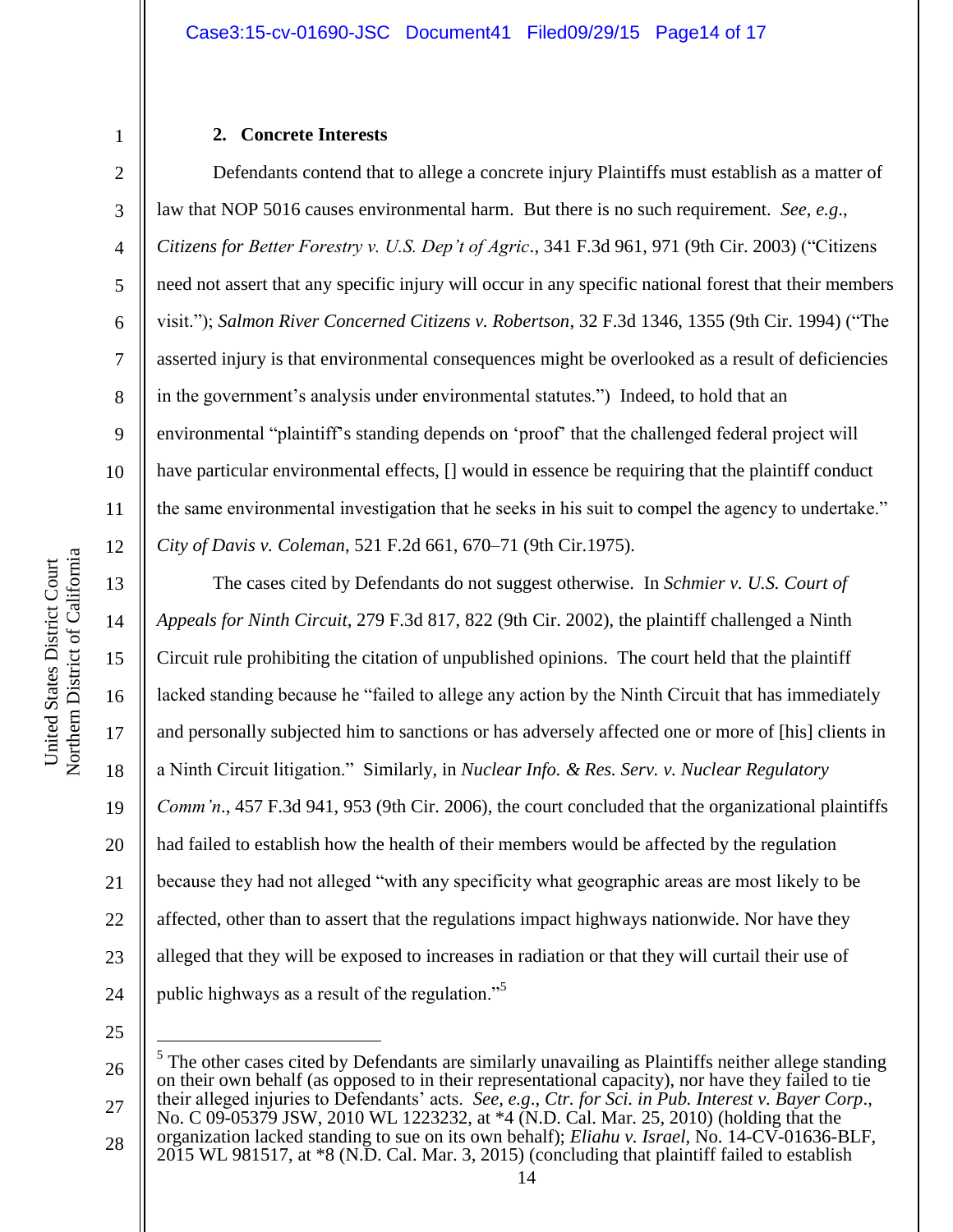### Case3:15-cv-01690-JSC Document41 Filed09/29/15 Page15 of 17

1

2

3

4

5

6

7

8

9

10

11

12

13

14

Here, in contrast, Plaintiffs have offered evidence that their members are committed to consuming only organic produce (and by organic, they mean produce grown with compost that does not contain synthetic material) and whereas before they could rely on organic certification, in light of NOP 5016 they cannot discern whether the organic products they purchase are in fact organic or may contain residue of previously banned insecticides. (Dkt. No. 29 at ¶¶ 8, 13; Dkt. No. 33 at ¶¶ 7-9, 12; Dkt. No. 34 at ¶¶ 7, 9-11.) And the Plaintiff farmers must now incur additional costs either through attempting to source organic compost that does not have any pesticide residue, by testing the compost they are already using, or making their own compost. (Dkt. No. 30 ¶¶ 12-13; Dkt. No. 32 at ¶ 8.) Plaintiffs thus have alleged more than a general "interest in the problem" found insufficient in *Schmier*. 279 F.3d at 823. They have alleged that the decision undermines the labeling of a product as organic such that they will now have to undertake additional concrete steps to ensure that the products they consume do not contain synthetic materials; the same is true for the farmers who will have to undertake additional steps to ensure their compost is pesticide free.

15 16 17 18 19 20 21 22 23 24 25 26 These harms are just as concrete as the infringement on aesthetic satisfaction found sufficient to establish standing in other environmental contexts. *See, e.g*., *Summers v. Earth Island Inst*., 555 U.S. 488, 494 (2009) (holding that if the harm alleged "in fact affects the recreational or even the mere aesthetic interests of the plaintiff, that will suffice" for standing purposes); *Ocean Advocates v. U.S. Army Corps of Engineers*, 402 F.3d 846, 860 (9th Cir. 2005) (holding that an increased risk of an oil spill as a result of the challenged action was sufficient to establish an injury in fact where the plaintiff environmental nonprofit members enjoyed studying the ecological area, observing wildlife, and using the area for recreation); *Ecological Rights Found. v. Pac. Lumber Co*., 230 F.3d 1141, 1149 (9th Cir. 2000) (an individual can establish an injury in fact by showing "a connection to the area of concern sufficient to make credible the connection that the person's life will be less enjoyable—that he or she really has or will suffer in his or her degree of aesthetic or recreational satisfaction—if the area in question remains or

27

28

1

standing when he failed to allege any injuries fairly traceable to defendant).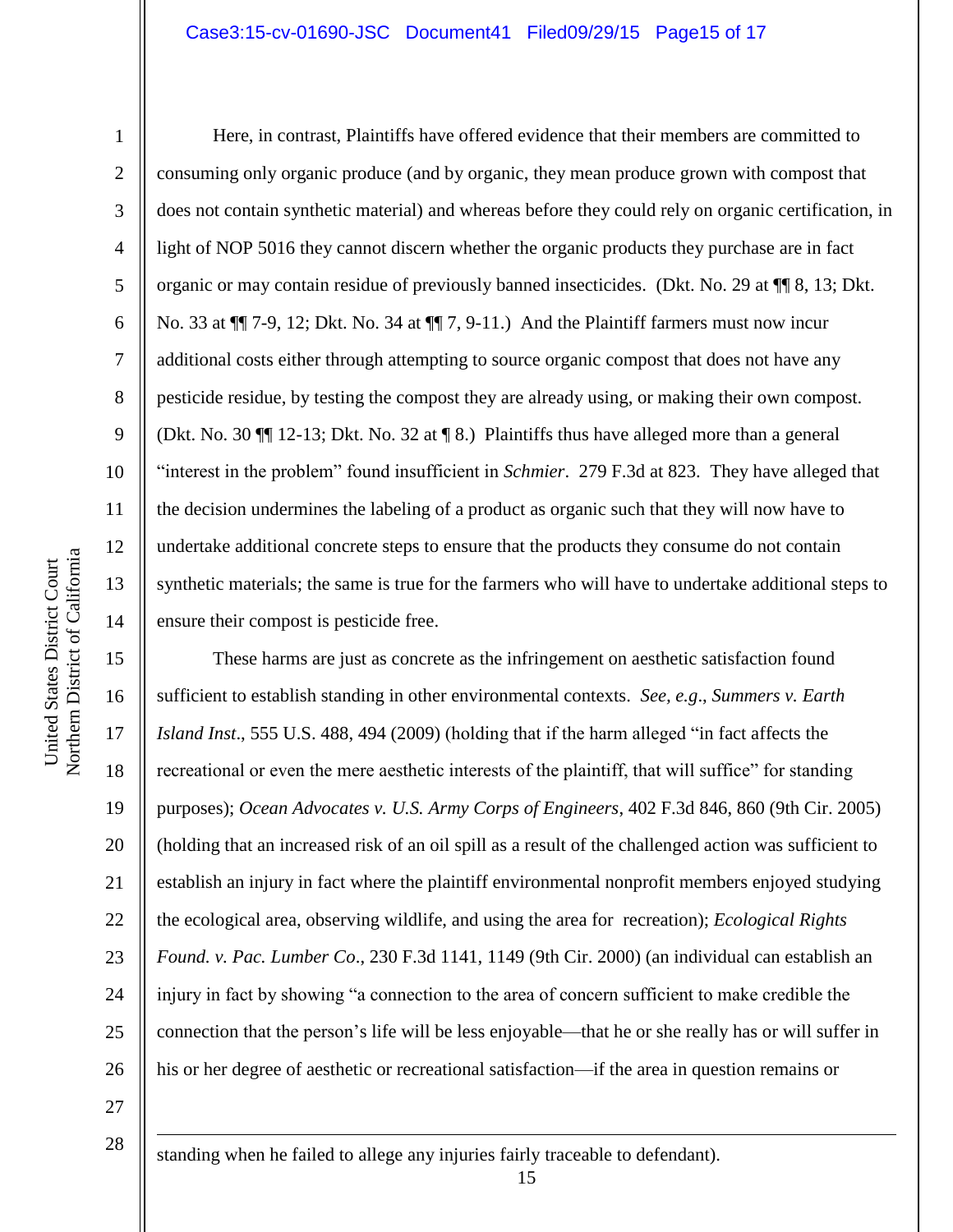becomes environmentally degraded."); *Natural Res. Def. Council v. Sw. Marine, Inc*., 236 F.3d 985, 994 (9th Cir. 2000) (holding that plaintiffs had established injury in fact where they testified that their "use has been curtailed because of their concerns about pollution, contaminated fish, and the like"). Defendants have not pointed to anything which suggests that a different standard applies to establish standing in a case challenging USDA's alleged failure to comply with rulemaking provisions of the APA. Plaintiffs have alleged a concrete injury.

7

1

2

3

4

5

6

8

9

10

11

12

13

14

15

16

17

18

19

20

21

22

23

## **3. Reasonable Probability of Harm**

Environmental plaintiffs "seeking to enforce a procedural requirement the disregard of which could impair a separate concrete interest of theirs," can establish standing "without meeting all the normal standards for redressability and immediacy." *Hall v. Norton*, 266 F.3d 969, 975 (9th Cir. 2001). Rather, they "need only establish the reasonable probability of the challenged action's threat to their concrete interest." *Citizens for Better Forestry*, 341 F.3d at 972 (internal citation and quotation marks omitted). As discussed above, Plaintiffs have done so through their allegations that NOP 5016 undermines the organic label and poses a risk that synthetic chemicals may enter the organic food chain, which causes them to reevaluate and alter their organic food purchasing and farming practices. *Citizens for Better Forestry*, 341 F.3d at 975 (concluding that the reasonable probability of injury standard was satisfied where environmental plaintiffs "challenge not only site-specific plans, but also higher-level, programmatic rules that impose or remove requirements on site-specific plans" because such programmatic plans have an indirect environmental impact); *see also Ctr. for Food Safety v. Vilsack*, 636 F.3d 1166, 1172 (9th Cir. 2011) (concluding that the allegation that farmers must "test their organic seed crops to ensure that they are 'GE-free"' and take preventative measures such as relocating their fields or creating buffer zones" was sufficient to establish a reasonable probability of harm).

24 25 26 27 28 In sum, Plaintiffs have adequately alleged a cognizable injury in fact. Because there is no dispute that Plaintiffs have met the other two prongs of the standing inquiry—causation and redressibility—Plaintiffs have adequately alleged standing at the pleading stage. *See Lujan*, 504 U.S. at 561 (noting also that, "[a]t the general pleading stage, general factual allegations of injury resulting from the defendant's conduct may suffice ....").